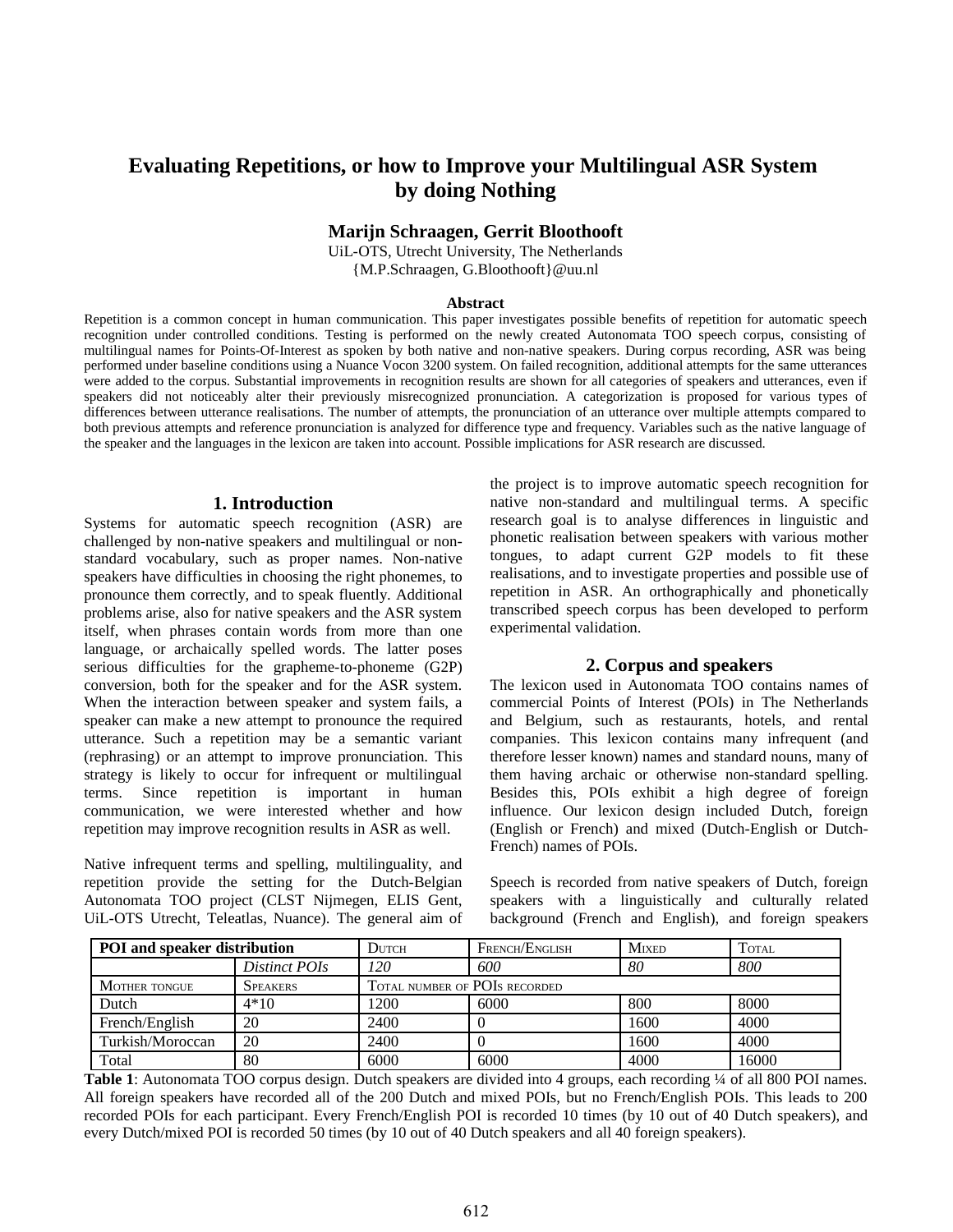from linguistically and culturally less related immigrant countries (Turkish and Moroccan). With this set-up, we can evaluate the full spectrum of lexicon-related and multilingual issues in a systematic and controlled manner.

Sound recordings were made for all combinations of POI language and speaker background, except for the combination of foreign names spoken by foreign speakers, which is not a priority of the project. Every POI name is recorded for at least 10 subjects (see Table 1).

The group of native Dutch speakers is balanced for gender and age, with two age groups separated by the age of 40. Their birth region is roughly evenly distributed across The Netherlands and Flanders (the Dutch-speaking part of Belgium). These speakers were contacted through university recruitment web sites and contacts from members of the research team. For Turkish and Moroccan immigrant groups the main recruitment criterion for this group was language proficiency. High levels of proficiency, resulting in nearnative speech, are less suited for the project, because speech recognition software is already capable of handling such minor accents perfectly well. Therefore, the preferred level of proficiency was around CEF level B2. However, language proficiency is directly linked to the level of participation in society. We had to put in considerable (social) effort to recruit subjects.

### **3. Corpus recording**

A novel, application oriented approach has been used for the recording of the corpus. During the recording session, every utterance was immediately processed by the Nuance Vocon 3200 speech recognition system. The recognizer was set to baseline conditions, using a Dutch standard G2P, Dutch acoustic models, and a 16000 item POI database as recognition lexicon. The speaker could see the recognition result, and if the utterance was recognized incorrectly, the speaker could choose to repeat the utterance. This process continued until either the utterance was recognized correctly or the speaker decided to give up and proceed to the next utterance. All recordings, including the repetitions, were orthographically and phonetically transcribed, while the

orthographic transcriptions were tagged for word or syllable insertions, deletions and substitutions.

ASR research based on actual human-computer interactions (including repeated utterances) is often embedded in a dialogue context. Resulting recordings are usually of a less controlled nature, which complicates systematic research on detailed user-system interaction (such as repetition) at the level of correct recognition of individual words or phrases. The Autonomata TOO corpus is designed to facilitate such research.

Although our approach resulted in a systematically recorded corpus, there were some minor deficiencies. Because the speaker controlled the recording interface, it was unavoidable that sometimes the recording protocol was not obeyed in full. This resulted in a few missing recordings. Also, the speech recognition silence detection could abort a recording too early, which could lead the user to abandon the item without completing a full recording. Occasionally an incomplete utterance was recognized correctly, and the system proceeded to the next item. However, the number of incomplete or missing recordings is small (<1%).

### **4. Repetitions and recognition accuracy**

We first analysed the improvement of recognition accuracy for repeated utterances<sup>1</sup>. An improvement was found in all speaker groups. The biggest effect is present in cases where the unfamiliarity with the lexicon and pronunciation is large, i.e. the foreign speakers (see Table 2).

The relative recognition improvement through repetition up to 57 % is surprising, given that the ASR system operated under baseline conditions during the recordings. This means that no G2P modifications have been made to account for irregularities of Dutch POI names as compared to standard language. Moreover, Dutch G2P rules are also applied to French and English POI names which accounts for the high percentage of errors on English and French utterances for Dutch speakers. Regarding acoustic modelling, the Dutch models completely ignore any multilinguality issues considering phoneme realisation. During the repetition procedure the recogniser could not use specific information

| mother tongue<br>speaker | utterance<br>language | % errors at<br>$1st$ attempt | % errors at<br>n <sup>th</sup> attempt | improvement<br>(pct point) | relative<br>improvement $(\%)$ |
|--------------------------|-----------------------|------------------------------|----------------------------------------|----------------------------|--------------------------------|
| Dutch                    | Dutch                 | 8.1                          | 4.4                                    | $+3.7$                     | 45.7                           |
| Dutch                    | English/French        | 26.3                         | 16.6                                   | $+9.7$                     | 36.9                           |
| English/French           | Dutch                 | 12.3                         | 5.2                                    | $+7.1$                     | 57.7                           |
| Turkish/Morocca<br>n     | Dutch                 | 20.0                         | 9.1                                    | $+10.9$                    | 54.5                           |

**Table 2**: Recognition errors using one and *n* attempts (n>=1).

1. The corpus is still under development. Currently 85% of all speakers has been recorded and transcribed; all presented results are based on this speaker group.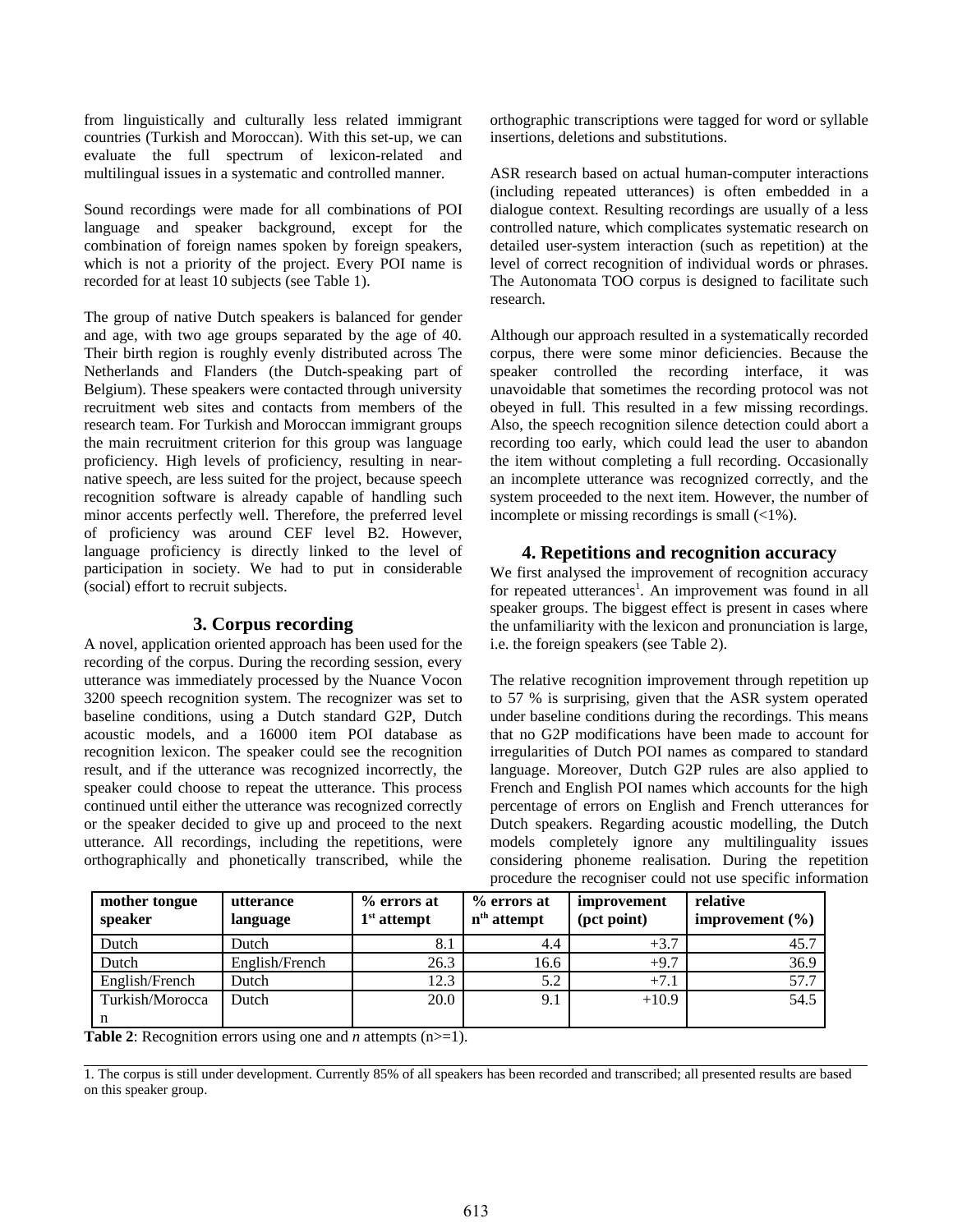from previous attempts. The baseline set-up included a general speaker adaptation method, but experiments without speaker adaptation show similar relative improvements. All of the above considerations imply that the significant recognition improvement is entirely due to adapted and improved pronunciation by the listener.

The distribution of *n* (number of attempts) is shown in Figure 1. Most successful repetitions are already reached on the second attempt. Using more than 3 attempts generally does not lead to correct recognition.



Figure 1: Distribution of repetitions. Percentages are relative to the total number of test lexicon items eventually recognized correctly (left column) or incorrectly (right column).

### **5. The relative importance of repetition types**

On the basis of the phonetic and orthographic transcriptions, repetitions can be divided into four different categories (see Table 3 for examples):

- 1. Same phonemes, in a number of cases with improved articulation, but often also without any (noticeable) realisation difference.
- 2. Adapted phoneme realisation (substitution) within vowels, the velar and uvular plosives and nasals, and the voiced fricatives /v/ and /w/, which constitute the majority of phoneme realisation errors in a multilingual setting around Dutch.
- 3. Structural improvements by insertions or deletions of syllables or phonemes, or by phoneme substitution across broad phonetic categories.
- 4. Correction of reading errors.

The difference between category 3 (structural variation) and 4 (reading error) is partly a matter of degree. When for example a phoneme is inserted, this could be considered a reading error as well as a structural variant. In the present categorisation, a distinction is made between 'sloppy reading' and essential utterance alterations. In Table 3, insertion of /t/ in 'Verhaghe' is considered sloppy (and therefore a structural variant), while deletion of a full syllable in 'Padjelanta' is considered essentially a reading error. In the majority of cases this distinction is clear.

Figure 2 shows the proportions of applied strategies in the 2<sup>nd</sup> or further attempts. These repeated utterances are divided in two groups, each with their respective category distribution: repetitions leading to correct recognition and repetitions where recognition still fails (although pronunciation itself might be improved). The strategy of using the same (most likely correct) phonemes as in the previous attempt accounts for 42% of all successful repetitions on average (Figure 2 left column). However, when either the speaker or the G2P system is clearly wrong, exact repetition will not help. This is visible from the large portion of unsuccessful same-phoneme repetitions (Figure 2 right column). The three other strategies, implying a more radical improvement of the realisation, are about equally frequent (around 20% each).

For English and French speakers, the four categories were more evenly used, while for Moroccan and Turkish speakers the repair of reading errors was more prominently needed (see Figure 3). Details for utterance origin (Figure 4) show that in mixed POIs there is more need for structural changes or repair of reading errors.

| <b>Repetition category</b>  | Orthography          | Realisation at attempt n-1 | <b>Realisation at attempt n</b> |
|-----------------------------|----------------------|----------------------------|---------------------------------|
|                             |                      |                            |                                 |
| Same phonemes               | Martha               | 'mAr.ta                    | 'mAr.ta                         |
|                             | <b>Asian Tower</b>   | A.zi.An 'tA&u.w\$r         | A.zi.An 'tA&u.w\$r              |
| Phoneme adaptation<br>2.    | Huize Orphee         | hA&u.z\$_Or.'fe            | $h \wedge g$ y.z $\$0r$ .'fe    |
|                             | Fewaplan             | 'fy.v\$.plAn               | 'fe.w\$.plAn                    |
| Structural adaptation<br>3. | <b>Broeder Jules</b> | $bru.d$r$ $'jy.IEz$        | bry.d\$r_'djylz                 |
|                             | Verhaghe et Fils     | vEr.haG.t\$_e_'fils        | vEr.ha.G\$_e_'fils              |
| Reading repair<br>4.        | Maritiem             | ma ma.ri.'tim              | $ma.ri.$ 'tim                   |
|                             | Padjelanta           | pAt.j\$.l\$'               | pat.j\$.'IAn.ta                 |

**Table 3**: Examples of repetition categories (realisations in the LH+ phonetic alphabet)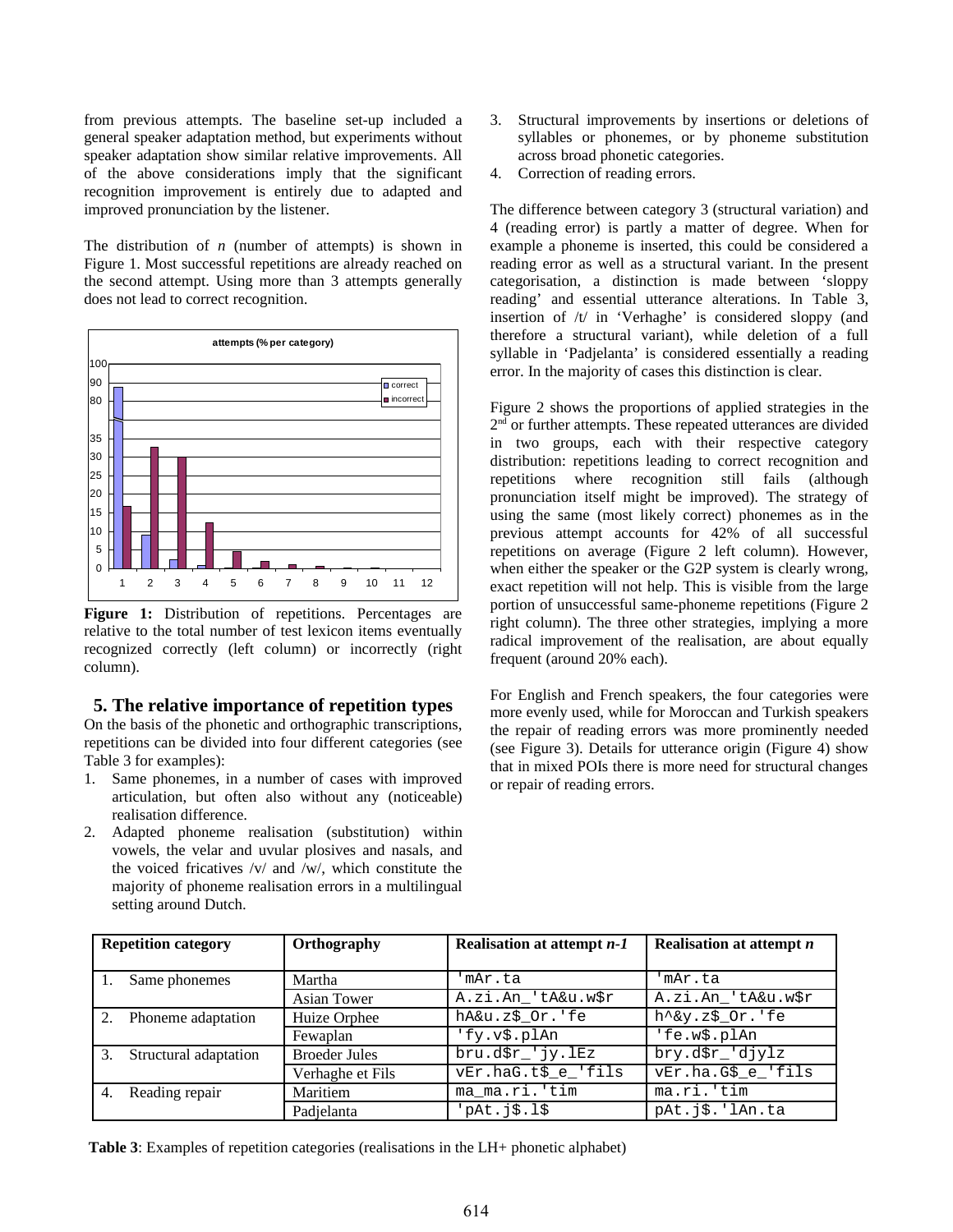

**Figure 2:** General overview of repetition strategy distribution for both successful and unsuccessful repeated utterances.



**Figure 3:** Repetition strategy distribution by speaker origin. DU= Dutch; EF=English and French; TM=Turkish and Moroccan. E2C=Error to correct; E2E=Error to error.



**Figure 4**: Repetition strategy distribution by utterance (POI name) origin. DU= Dutch; mixed=Dutch-English/Dutch-French; EF=English and French. E2C=Error to correct; E2E=Error to error.

#### **6. Comparison to reference transcriptions**

Note that the strategy distributions in figures 2-4 concern transitions between repeated attempts of individual list items. This represents a change the speaker makes from one attempt to the next. However, from these transitions alone we do not know whether the speaker is on the right track, i.e. whether he recognizes his error correctly and adjusts his strategy accordingly, and how the system responds to this behaviour (i.e. if the system performs better when the speaker makes the appropriate adjustments). To address this issue, we have compared the test utterances to a reference phonetic transcription. The reference transcriptions have been created manually by linguists from TeleAtlas, one of the Autonomata TOO project partners.

Figure 5 shows the transition probabilities for the differences between the spoken POIs and the reference transcriptions, for native Dutch/Flemish speakers (left) and Turkish/Moroccan speakers (right). Differences are shown for incorrectly recognized utterances only. It shows, for instance, that incorrectly recognized utterances for Dutch/Flemish speakers were pronounced correctly (EQ) on the first attempt in 38% of the cases, while 18% of the misrecognized utterances initially had a phoneme difference with the reference transcription (PHO) and 52% of the cases showed a structural variant (STR), which dominantly were English and French POIs. Dutch/Flemish speakers hardly made reading errors. For typically pronounced POIs (EQ), 40% of the cases was repeated without success at least once (the self-loop). The repetition was the final attempt (either correct recognition or failure) in 47% of the cases, while for 7% the correct pronounciation was changed into a structural variant. The remaining 6% was either followed by a reading error or a phoneme difference (not shown).

It should be noted that the speaker groups had different tasks. The test set for native speakers consisted for 80% of English and French POIs (see Table 1), which were hard to recognize because of the baseline Dutch G2P. Foreign speakers only read Dutch POIs. In Table 2 recognition results are being specified according to utterance origin, the percentages shown in Figure 5 are weighted averages.

For Turkish and Moroccan speakers, transitions going out of the EQ and PHO categories are rare. This speaker group did use these categories, but the utterances usually were recognized correctly on the first attempt. Recall that these are Dutch POIs recognized using a Dutch G2P. Therefore, pronunciation corresponding to (EQ) or close to (PHO) the reference transcription usually means a close correspondence with the G2P transcription, and correct recognition Because of the low number of utterances involved, percentages going out of the EQ and PHO categories have been omitted here.

In both graphs of figure 5 we can see that there are connections between the four pronunciation categories,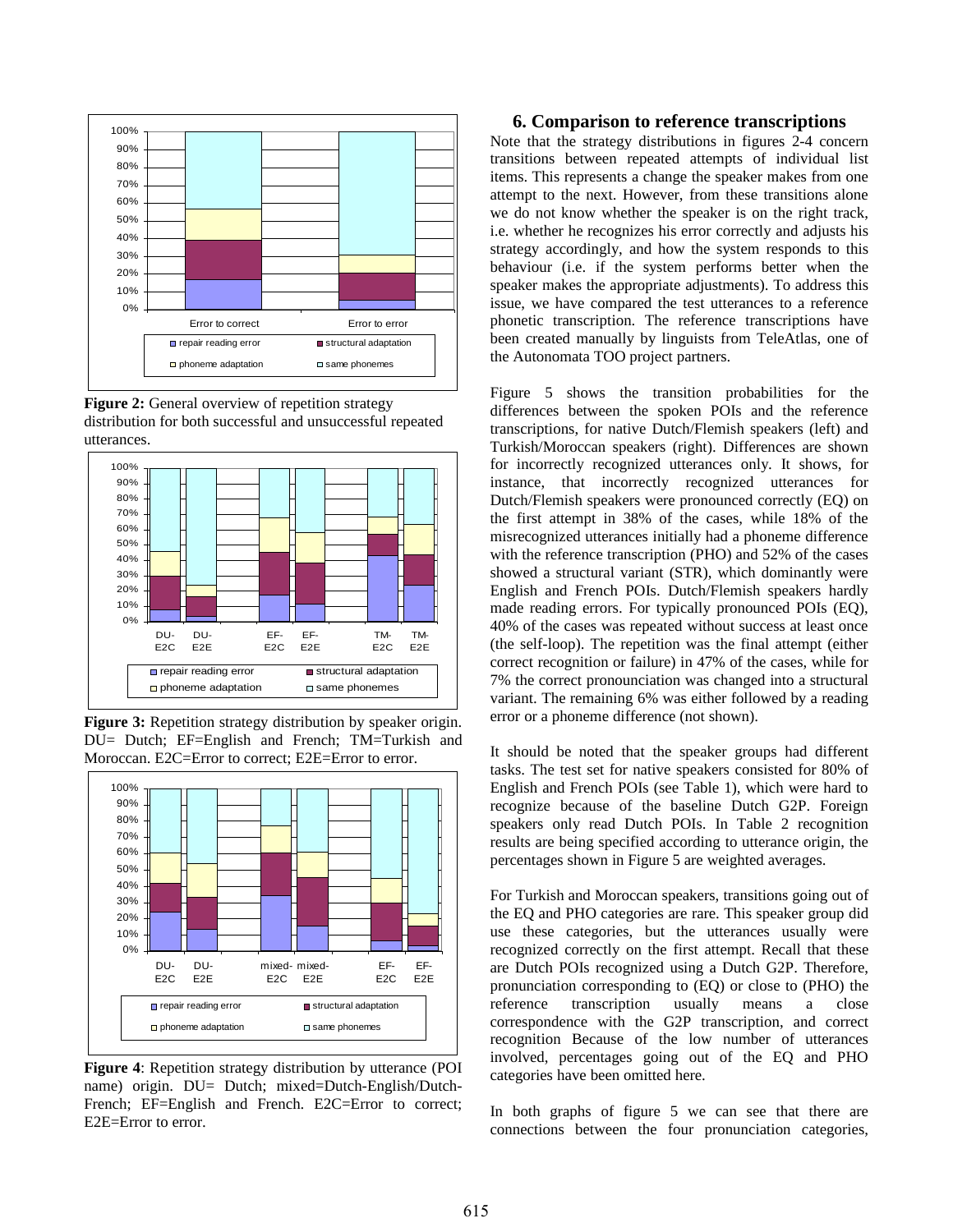indicating the use of a repetition strategy. However, the percentages are relatively small, mostly less than 10%. The exception is the correction of reading errors (ERR) by foreign speakers, with a quite high probability (23%) of turning into a structural variant (STR, which is less severe than a reading error). However, in most cases speakers either stay in the same category (30-40% of the time), or end the current list item. This means that phonetic differences and structural variants are usually not corrected by the speaker. It is possible to change pronunciation within the same category (except of course for the category EQ), but in most cases exactly the same pronunciation is repeated. This corresponds to the high percentage of same phoneme repetitions in previous sections (figures 2-4), where the utterances have been compared to the previous attempt as opposed to comparison to a reference transcription as in the current section.

The graph for native Dutch speakers contains no node for reading errors, meaning that less than 5 percent of all incorrectly recognized utterances resulted in a reading error on the first attempt. Furthermore, the graph for native Dutch speakers shows a relatively high percentage of utterances being repeated (40%) while the observed speech was consistent with the reference transcription. This is due to the portion of foreign words in the test set, which is much higher for native speakers (see section 2). The reference transcription for foreign POI's can be very different from the baseline Dutch G2P transcription, resulting in recognition errors even though a POI is pronounced correctly.

The node labeled 'end' contains both successful and failed attempts, in more or less equal proportion. This holds even for reading errors, which can be quite severe (for example leaving out an entire word). The robustness of the recognizer for (even severe) errors complicates the repetition strategy analysis. For native speakers, we observe only a small probability for the transition from PHO (phoneme difference) to EQ (phonemes equal), for example. This can be accounted for by a number of factors: speakers may not know how to correct their phoneme error; or speakers are unwilling to correct their error (and rather accept an incorrect recognition result); but in many cases speakers do not need to correct their error because the utterance is already recognized correctly.

We now return to the questions posed at the start of this section: does the speaker adjust his pronunciation according to his errors, and does the system perform better when the speaker makes the appropriate adjustments? The answer to the first question is: yes, but only to a small degree. However, this is partly due to the robustness of the system for errors. The second question has to be answered negative: no clear correspondence can be found between speaker corrections and recognition performance. Moreover, if an error is made, the category of that error does not seem to be of major importance for the performance of the system.



**Figure 5**: Transition probabilities of repetition strategies for incorrectly recognized utterances (left branches show correct recognition on the first attempt). Top: native speakers of Dutch on Dutch and French/English POIs. Bottom: Turkish/Moroccan speakers on Dutch POIs. PHO=phoneme difference, EQ=same phonemes, ERR=reading error, STR=structural variant, all relative to the reference transcription. Transitions with low probability (<5%) are excluded from the graphs for reasons of clarity of presentation.

### **7. Conclusion**

Speech recognition can be deteriorated by poor reading and speaker pronunciation proficiency. In many cases, it seems that acoustic fine tuning using the same phonemes leads to correct recognition (although such trial and error attempts can be unsuccessful as well). This suggests that the ASR system could benefit from more robust acoustic modelling in the first place. As long as pronunciation errors have systematic phonemic properties, an ASR system could benefit from G2P adaptation and multilingual acoustic modelling<sup>[2](#page-4-0)</sup>. This could help in case of phoneme errors, but these errors constitute only a part of all problems. It is often assumed that this kind of modelling, or *how* something is

<span id="page-4-0"></span> $^2$  See e.g. Van den Heuvel H.; Réveil B. and Martens J.-P.,

<sup>&</sup>quot;Pronunciation-based ASR for names", in Proc. Interspeech, pp 2991-2994, Brighton, UK, 2009.